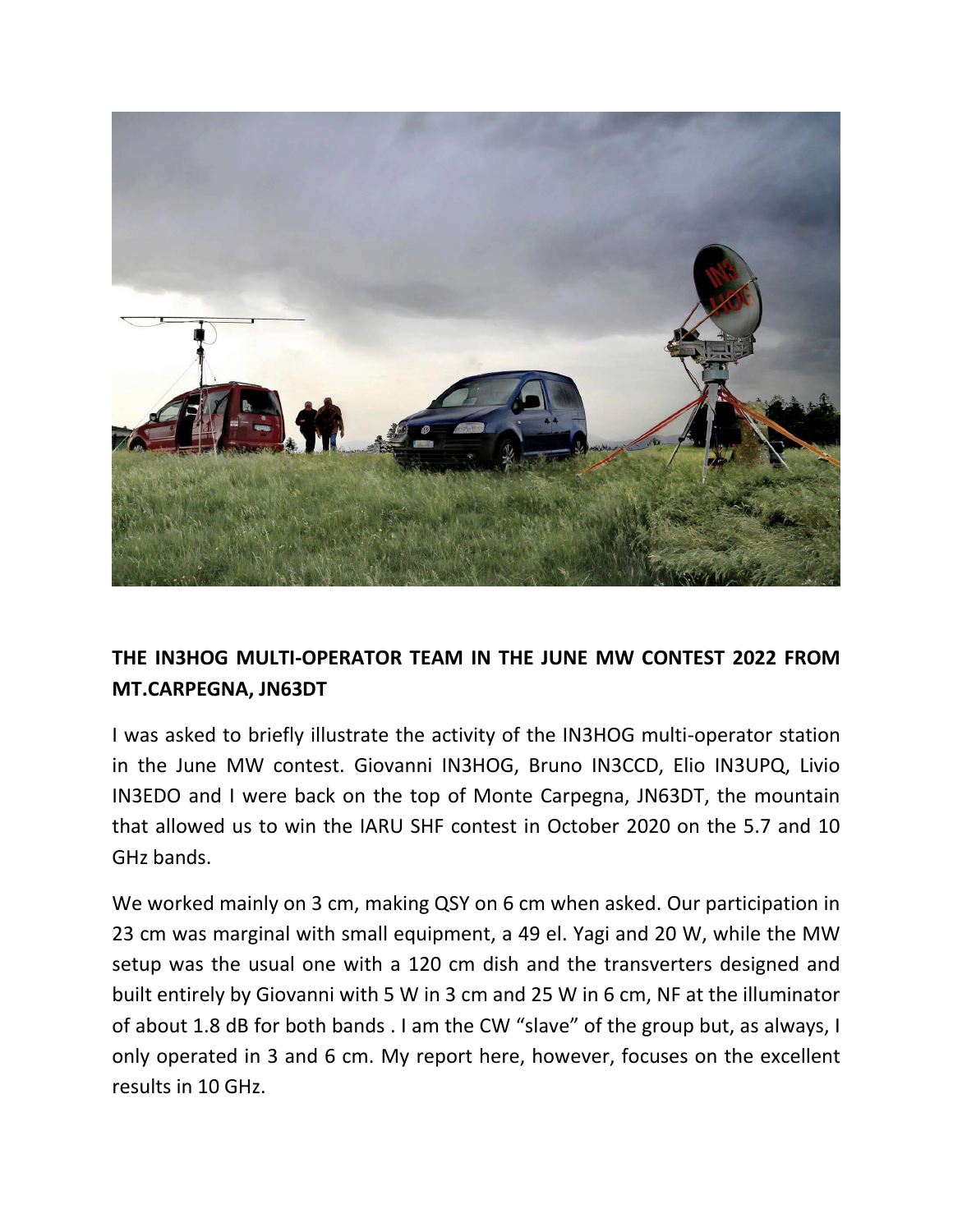We left home without much expectations of RS, after having checked the weather forecasts, but the reality turned out to be very different.

At least three different scattering areas around the Alps allowed us to beat our personal best of 27000 points in 10 GHz which dates back to the July 2019 contest. The first QSO via RS was made around 15 UTC and the scatter conditions continued until 21:30 UTC when we had to go to sleep! Then on Sunday morning, after the early hours, scatter areas over Switzerland and Austria allowing us to increase the number of stations worked.

Several DL, OK, OM, HA and for the first time Poland and Sardinia were worked. The QSO with France was repeated for the second time after a few years from the first one.

Unfortunately the scatter areas in JN47 and JN57 were not very busy, which was a pity. DL6NAA and DL3IAE came strong for hours and we too in Germany but Reinhold, DL6NAA, wrote in chat calling us lonely wolf...

The QSOs on the 10 GHz band were 71 for a total of 31577 points (over 26000 in cw). This is the 10 GHz scoring record for our team. On the 5.7 GHz band we have made 15 QSOs for 6.226 points. Below are two tables with statistics and the maps for the two bands.

Last, but not least, I'd like to thank all those who have had the patience to have a QSO via RS with us. I apologize for the stations I couldn't get out of the noise; I hope to contact you soon maybe already in July where we will be active from a new interesting location if we manage to get the authorization from the government authorities on time.

Best 73s, de Nicola IN3LBQ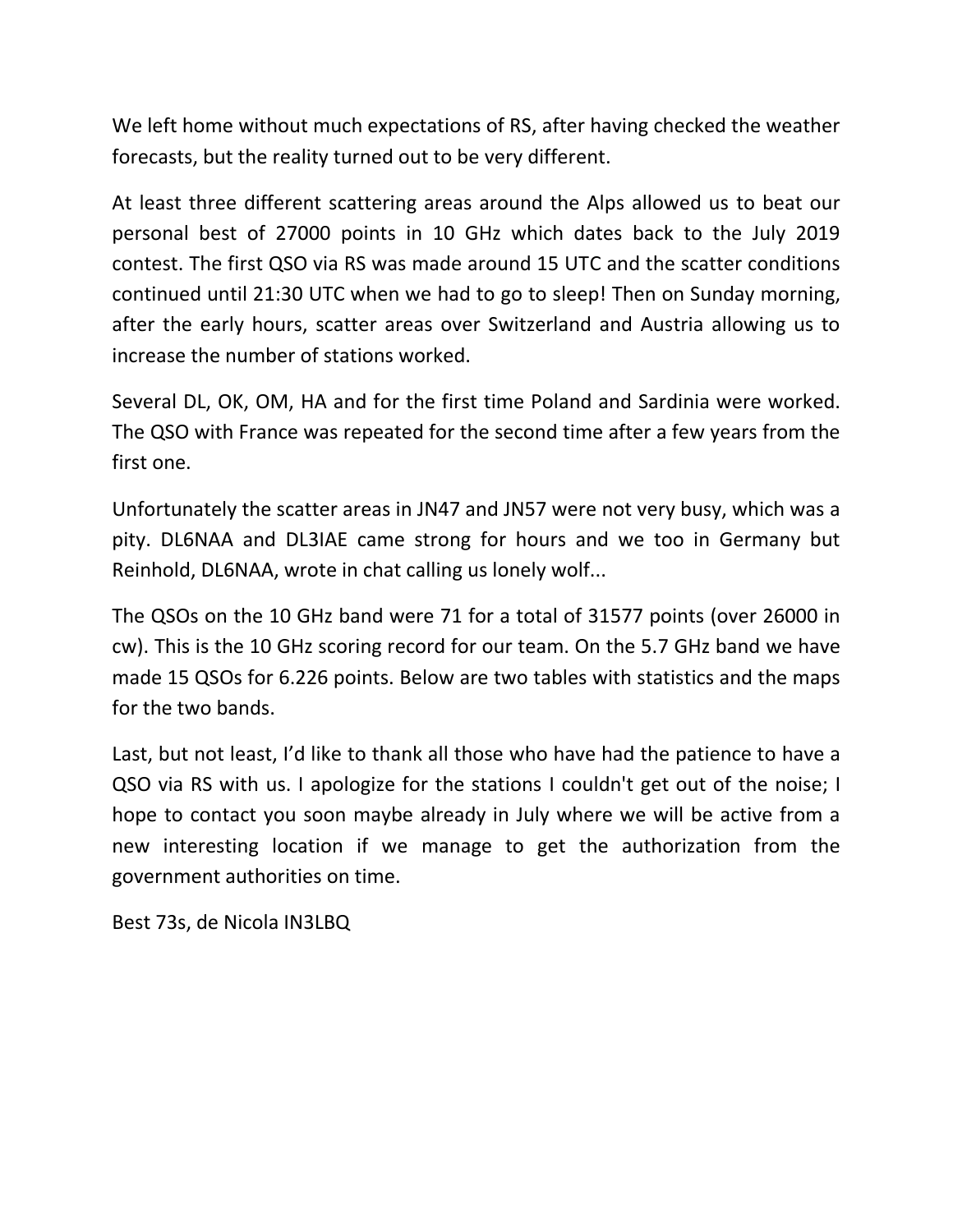| <b>SP6GWB</b>     | 794 |  |
|-------------------|-----|--|
| <b>OK1KKL</b>     | 788 |  |
| OK2KYZ            | 785 |  |
| <b>DG5CST</b>     | 773 |  |
| OM6A              | 770 |  |
| <b>OM3RRC</b>     | 767 |  |
| <b>OK2C</b>       | 760 |  |
| <b>DL5SE</b>      | 741 |  |
| OK <sub>2</sub> A | 733 |  |
| HA8V              | 731 |  |
|                   |     |  |

 **BEST QSOs 3 cm**

| $27 \times 1$  | 6027 | 19%  |
|----------------|------|------|
| <b>10 x DL</b> | 6680 | 21%  |
| 8 x OK         | 5877 | 19%  |
| 8 x OM         | 4884 | 15%  |
| 6 x S5         | 1799 | 6%   |
| 3xHA           | 1933 | 6%   |
| 3x9A           | 1256 | 4%   |
| $2 \times$ HB9 | 817  | 2.5% |
| 1 x SP         | 795  | 2.5% |
| 1 x F          | 545  | 1.5% |
| 1 x OE         | 537  | 1.5% |
| 1 x ISO        | 477  | 1.5% |

 **3 cm STATISTICS**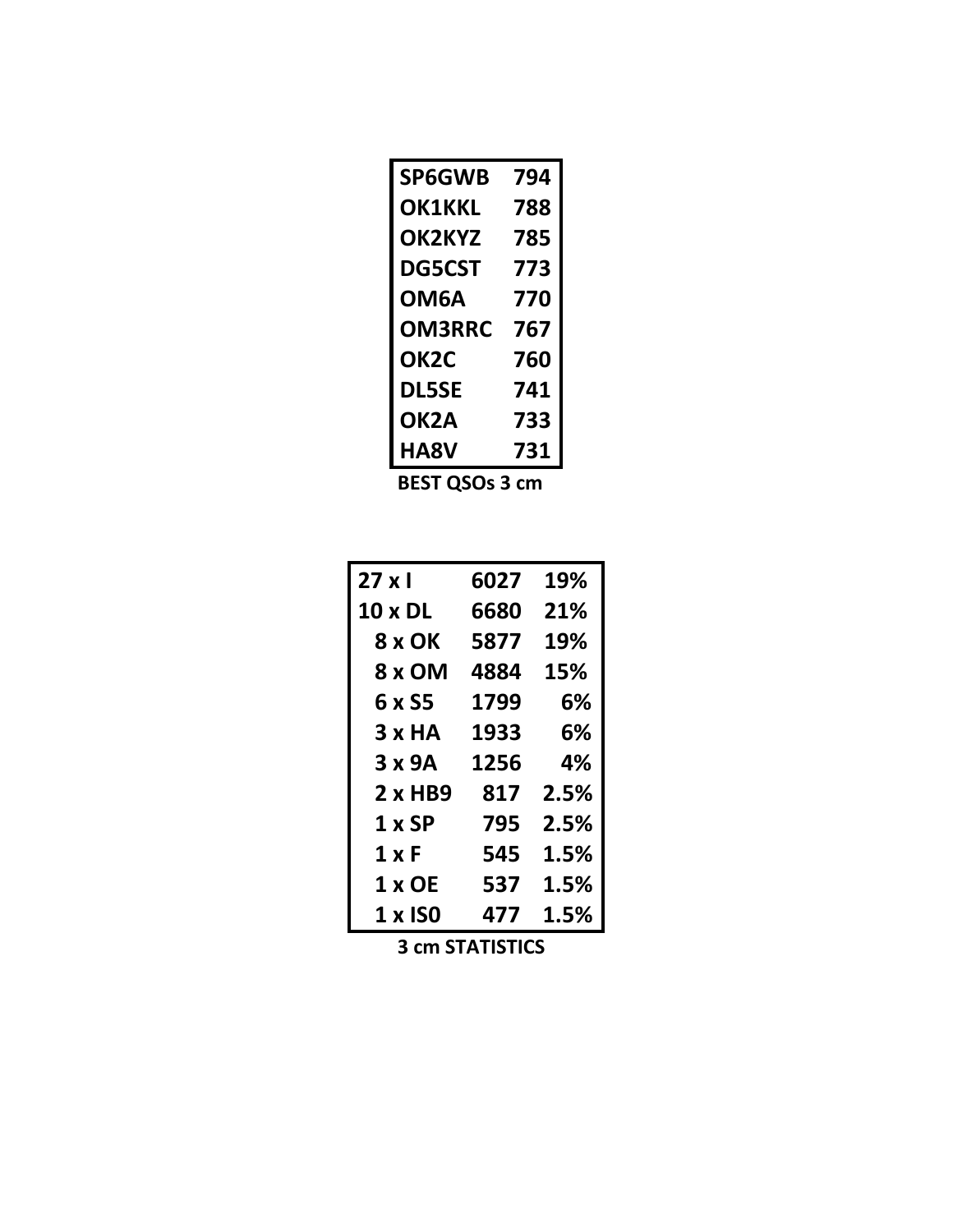